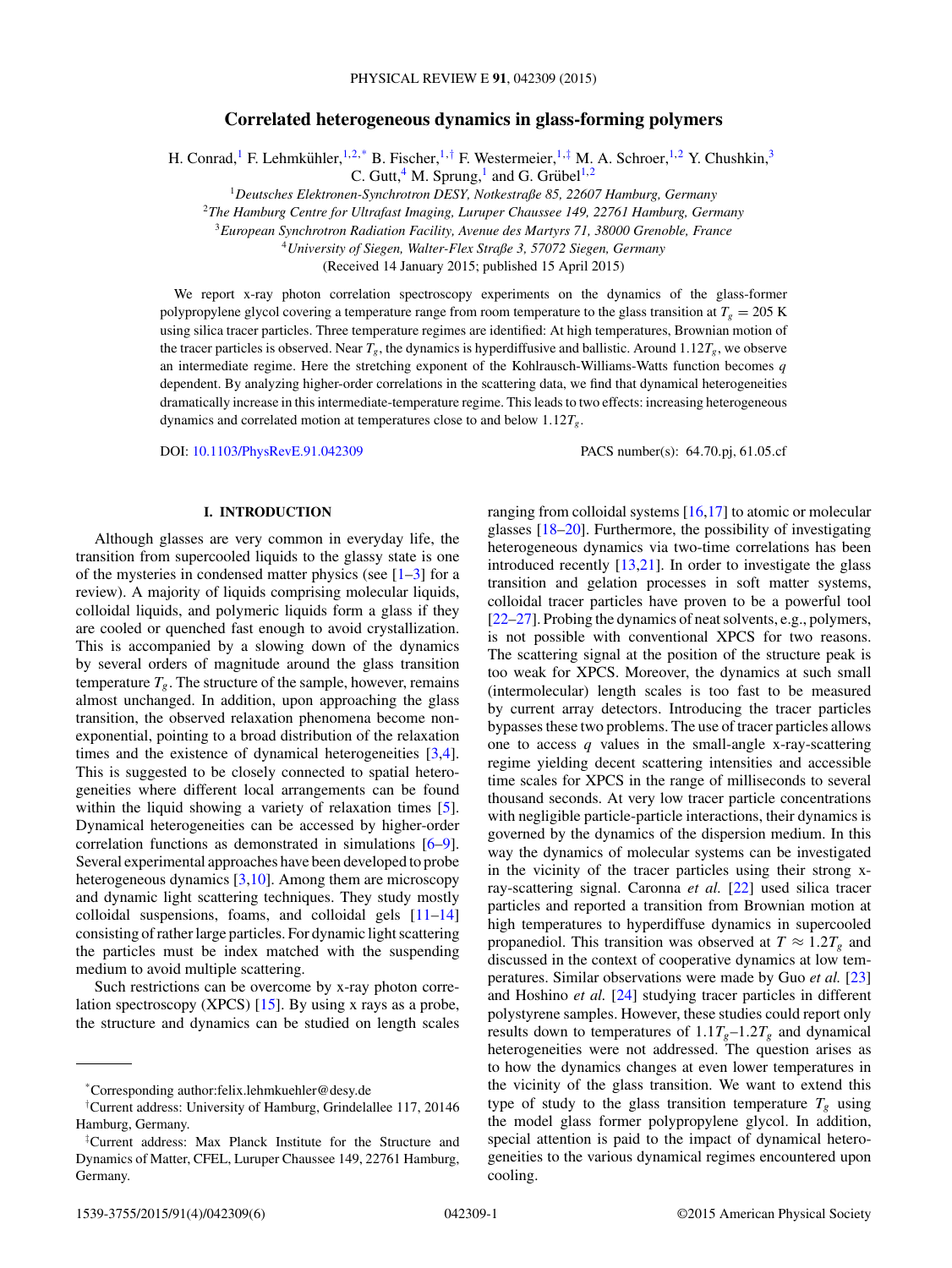## **II. EXPERIMENT**

# **A. Sample system**

<span id="page-1-0"></span>Polypropylene glycol (PPG) (Sigma Aldrich) with a molecular weight of 4000 g/mol consisting of approximately 68 propylene glycol monomers is a well known glass former. It has been studied covering bulk properties (see [\[28–30\]](#page-4-0) and references therein) and surfaces [\[31–34\]](#page-4-0). It is difficult to crystallize [\[35,36\]](#page-4-0) and its glass transition temperature is  $T_g = 205$  K at a cooling rate of 2 K/min [\[37\]](#page-4-0), which was used in this experiment.

Colloidal silica spheres were synthesized following a modified Stöber method  $\left[38\right]$  that allows the synthesis of almost monodisperse spherical particles with controlled particle sizes around 100 nm. Afterward, the particles were coated with [*γ* -(methacryloxy)propyl]trimethoxysilane, which lowers the effective charge of the silica particles and thus reduces the interparticle interaction [\[39\]](#page-4-0). After subsequent purification via dialysis in pure ethanol and filtering, the silica particles were transferred into PPG by mixing and evaporation of ethanol. Finally, particle volume fractions were adjusted to be below  $\phi = 1\%$  to minimize particle-particle interactions of the silica spheres and to guarantee their tracer character.

## **B. Experimental procedure**

The XPCS experiments were performed at beamlines ID10 of ESRF and P10 of PETRA III at DESY in small-angle x-ray-scattering (SAXS) geometry. At ID10, the photon energy was 8 keV with a beam size of  $10 \times 10 \ \mu m^2$  defined by a compound refractive lens and roller blade slits. The samples were filled in quartz capillaries 1 mm in diameter with a wall thickness of 10  $\mu$ m. The capillaries were vacuum sealed and placed in an evacuated cryo-SAXS sample chamber cooled by gaseous nitrogen flow and controlled by a temperature controller using impedance heaters [\[40\]](#page-5-0). The sample-detector distance was 5.2 m, using a MAXIPIX  $2 \times 2$  detector (pixel) size  $55 \times 55 \ \mu m^2$ ) [\[41\]](#page-5-0).

At P10 the photon energy was 7.9 keV with a beam size of  $10 \times 10 \ \mu \text{m}^2$  defined by slits. The sample capillaries were placed into a cryo-SAXS chamber that was capable of covering a temperature range of 120–350 K [\[42\]](#page-5-0). The sample detector distance was set to 5 m using a Princeton Instruments (PI) LCX CCD detector with a pixel size of  $20 \times 20 \ \mu \text{m}^2$ .

In both experimental runs, additional SAXS patterns were taken from empty capillaries and capillaries filled with the pure glass former to determine their contributions to the scattering signal. First, the scattering patterns were analyzed to determine the size and size polydispersity of the silica particles. Afterward, the samples were measured at various temperatures between room temperature (295 K) and 205 K  $=$  $T_{g}$ . The XPCS runs were started only after the temperature had stabilized  $(\pm 0.002 \text{ K})$  at the target point and after waiting for an additional waiting time to equilibrate ranging from 100 s at 295 K to more than 6000 s close to  $T_g$ . Series of several hundred diffraction patterns were taken at each temperature with typical exposure times of 0.1–0.3 s. At high temperatures even shorter exposure times were used. To prevent radiation damage the total beam exposure time was kept below 80 s. This threshold was determined for the samples in test exposures before the

experiment. To cover slower relaxations, delay times between 0 and 12 s were added between the acquisition of two patterns depending on the temperature. During the delay the sample was not exposed to the radiation. In this way the experimental time window was increased to match the relaxation time at a particular temperature while the total exposure time was kept constant. In addition, a fresh sample spot was probed for each new temperature. In some cases, the x-ray beam was attenuated to balance the lifetime of the sample versus the optimum photon count rates.

Due to the slow readout of the PI camera, only dynamics with correlation times  $\tau_c > 2$  s could be studied. These were observed for *T <* 250 K. The higher-temperature regime was therefore only accessible using the MAXIPIX detector, which offers frame rates up to 300 Hz. The diffraction patterns were corrected for background, flat field [\[43\]](#page-5-0), and bad detector pixels afterward.

## **III. RESULTS**

# **A. Sample characterization**

In order to characterize the sample, SAXS patterns were analyzed in terms of particle size, size polydispersity, and volume fraction. Therefore, the form factor of a sphere using a Schultz-Flory size distribution was fitted to an azimuthally averaged intensity profile  $I(q)$  of the dilute dispersion, yielding an average particle radius of  $\bar{r} = 70.7$  nm and a size polydispersity of  $\Delta r/\overline{r} = 5.2\%$ . In this study, we will concentrate on dilute dispersions with negligible interparticle interactions. Thus, the silica particles only interact with the dispersion medium PPG and their dynamics are influenced directly by the dynamics of the glass-forming liquid. The static structure factor becomes  $S(q) \approx 1$  and consequently  $I(q)$  from the sample under study does not vary significantly from the measured particle form factor. Figure  $1(a)$  shows such an azimuthally averaged intensity profile together with a fit of a form factor of polydisperse spheres  $P(q)$  to the data. This result confirms that the particle-particle interactions are negligible and the volume fraction of the silica spheres is indeed below 1%.

#### **B. XPCS results**

The XPCS analysis was performed using the multispeckle technique [\[44\]](#page-5-0). The obtained intensity correlation functions  $g_2$  are shown for a high temperature of  $T = 295$  K [Fig. [1\(b\)\]](#page-2-0) and a low temperature of  $T = 222$  K [Fig. [1\(c\)\]](#page-2-0) for selected *q* values. For simplicity, the functions are normalized to the speckle contrast  $\beta$ . Here  $\beta$  was found to be constant during each experiment, but may differ for different setups. As the exposure time at high temperatures had to be short to access time scales on the order of 0.01 s, only a limited *q* range was accessible. At larger *q* values the statistics was too poor to calculate  $g_2$  functions. The  $g_2$  functions were fitted with the Kohlrausch-Williams-Watts (KWW) function [\[45\]](#page-5-0)

$$
g_2(q,t) = \beta \exp\{-2[\Gamma(q)t]^{\gamma(q)}\} + 1.
$$
 (1)

The results are shown by the solid lines in Figs.  $1(b)$  and  $1(c)$ . Here  $\Gamma$  denotes the relaxation rate, which is connected to the relaxation time via  $\tau_c = \Gamma^{-1}$ , and the stretching exponent  $\gamma$ ,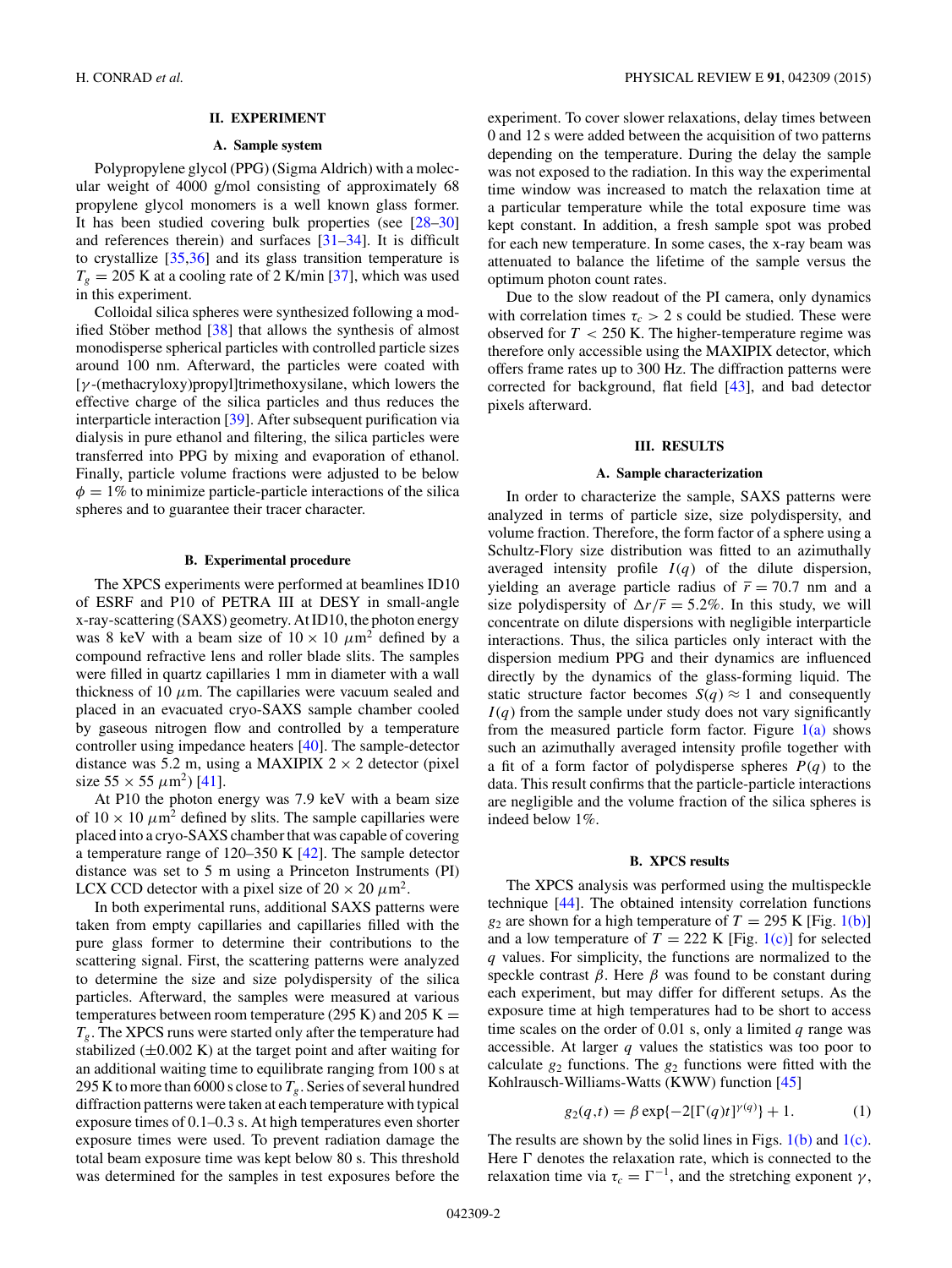<span id="page-2-0"></span>

FIG. 1. (Color online) (a) Plot of *I* (*q*) from the studied sample and particle form factor fit  $P(q)$ . (b) and (c) Intensity autocorrelation functions  $g_2$  at different *q* values for (b)  $T = 295$  K and (c)  $T =$ 222 K. Solid lines are fits with the KWW function [\(1\)](#page-1-0). For 222 K additional contributions at longer time scales can be observed. In both cases the time axes cover three orders of magnitude.

which reflects the distribution of relaxation times about  $\tau_c$  [\[46\]](#page-5-0). Obviously, the relaxation rate  $\Gamma$  decreases upon cooling, which reflects the slowing down of the particle dynamics. We found that the relaxation times follow a Vogel-Fulcher-Tammann behavior [\[3\]](#page-4-0) for  $T \ge 222$  K = 1.08 $T_g$ , covering more than three orders of magnitude from  $0.1$  s (295 K) to several 100 s (222 K). This is accompanied by a change of slope of *g*<sup>2</sup> indicating a transition from normal ( $\gamma \approx 1$ ) to compressed  $(\gamma \approx 2)$  exponential decay. This transition will be discussed in more detail below. At low temperatures [Fig.  $1(c)$ ], additional long time contributions can be observed on the order of 10% of the maximum contrast  $\beta$ . Below 222 K these contributions become more pronounced, while the first decay remains almost unchanged and the relaxation time fluctuates around few hundred seconds. The contributions are isotropic over the full *q* ring, which indicates the absence of any convective motion in the liquid, e.g., due to gravity. This would result in direction-dependent relaxation times accompanied by oscillations in the  $g_2$  functions  $[47]$ . We will concentrate on the first decay.



FIG. 2. (Color online) Dynamics at low and high temperature. (a) Relaxation rate  $\Gamma(q)$ . The left  $\Gamma$  axis corresponds to the results from 295 K (blue squares) and the right axis to the results from 222 K (red circles). Solid lines represent fits. (b) The *q* dependence of the stretching exponent *γ* for selected temperatures. Solid lines are guide to the eyes.

The results of the fits to the KWW function are shown in Fig. 2. First, we discuss the *q* dependence of the relaxation rate  $\Gamma$  at different temperatures. Therefore, we model  $\Gamma(q)$ with a power law  $\Gamma(q) = \Gamma_0 q^p$ . As already observed from the  $g_2$  functions, the relaxation rate  $\Gamma$  is found to grow with an exponent  $p \approx 2$  (here  $p = 2.2 \pm 0.2$  at  $T = 295$  K). In contrast, with decreasing temperature this behavior changes to a linear increase with *q* ( $p \approx 1$ ; here  $p = 1.06 \pm 0.03$  at  $T = 222$  K) [see Fig.  $2(a)$ ]. This suggests a transition from Brownian motion at high temperature ( $p = 2$ ) towards ballistic motion after cooling ( $p = 1$ ).

By taking a closer look to the shape of the  $g_2$  function as expressed by the exponent  $\gamma$ , we observe an additional change from a simple exponential decay at 295 K ( $\gamma \approx 1$ ) to a compressed one at 222 K with  $\gamma > 1$ . This is shown in Fig. 2(b), where  $\gamma$  is displayed as function of *q* for the corresponding temperatures. Most importantly, no distinct *q* dependence can be observed for 295 and 222 K. In contrast, a transition from  $\gamma \approx 2$  at low *q* towards  $\gamma \approx 1$  is obtained for intermediate temperatures around 232 K.

The overall behavior of *p* and  $\gamma$  is shown in Fig. 3. Three temperature regions can be defined: region A that is characterized by  $p \approx 1$  and  $\gamma \approx 2$  for  $T \le 222$  K, the intermediate region B around 230 K, and region C with  $p \approx 2$ and  $\gamma \approx 1$  for  $T \ge 240$  K. As mentioned above, this suggests a transition from free diffusion at high temperatures (region C) to hyperdiffuse correlated dynamics upon cooling towards



FIG. 3. (Color online) Temperature dependence of *p* and *q*averaged  $\gamma$ . The temperature regions corresponding to different dynamical behavior are labeled by A, B, and C and different background colors.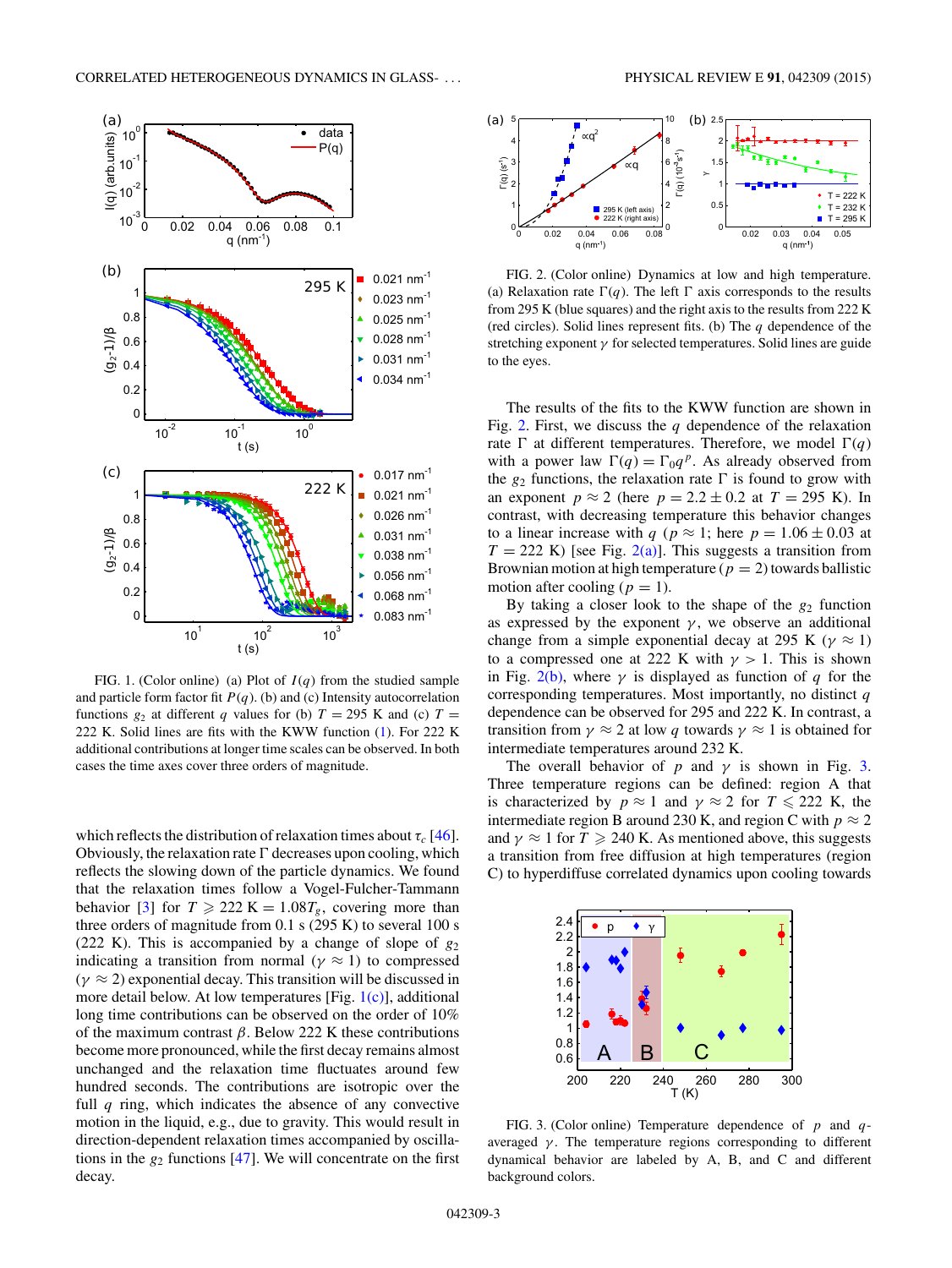$T_g$  (region A). A more complex dynamics is observed in the transition region B around  $T \approx 230 \text{ K} \approx 1.12 T_g$ . Here *γ* becomes *q* dependent with an average of approximately 1.5. Similar results were obtained for slightly lower silica particle concentrations, also obeying the requirements for tracer particles. The change to hyperdiffuse dynamics is in line with recent studies on different glass formers [\[22–24\]](#page-4-0) where such transitions were observed in a temperature region around  $1.1T<sub>g</sub>$ –1.2 $T<sub>g</sub>$ . However, due to experimental restrictions, these studies only reported the transition from C to B without accessing the low-temperature region A. The transition from C to B was successfully described by a continuous-time randomwalk model [\[22,24\]](#page-4-0). Within this model, the *q* dependences of  $\Gamma$  and  $\gamma$  in particular in region B can be described more quantitatively, yielding the nature of the diffusivity and thus the dynamics of the sample. Another approach to obtain a deeper insight into the sample dynamics beyond  $g_2$  functions is the study of two-time correlation functions. They allow one to quantify in particular the role and degree of dynamical heterogeneities in all three temperature regimes.

### **C. Two-time correlation functions and dynamic heterogeneities**

In order to gain more insight into this dynamical crossover, we studied the instantaneous intensity correlation function [\[48\]](#page-5-0)

$$
C_I(q,t_1,t_2) = \frac{\langle I_p(q,t_1)I_p(q,t_2)\rangle_{\psi}}{\langle I_p(q,t_1)\rangle_{\psi} \langle I_p(q,t_2)\rangle_{\psi}},\tag{2}
$$

where  $\langle \cdot \rangle_{\psi}$  denotes the average over pixels within the same momentum transfer  $q \pm \Delta q$ . Here the multispeckle time correlation scheme [\[49\]](#page-5-0) is essential to overcome the time averaging in the  $g_2$  function. The function  $C_I$  is typically used to study time-dependent out-of-equilibrium behavior, which is an important feature of glassy systems [\[50\]](#page-5-0). Here  $C<sub>I</sub>$  measures the time evolution of the intensity autocorrelation function  $g_2(q, \bar{t})$  along the absolute experimental time  $t = (t_1 + t_2)/2$ for a delay time  $\bar{t} = t_2 - t_1$ . In the case of systems in equilibrium, the dynamics does not change with *t* and the time average of  $C_I$  is equal to  $g_2$  via  $g_2(q,t) = \langle C_I(q,t_1,t) \rangle_{t_1}$ . Two examples of  $C_I$  at  $T = 222$  and 295 K at  $q = 0.023$  nm<sup>-1</sup> are shown in Figs.  $4(a)$  and  $4(b)$ , respectively.

Temporal fluctuations as observable in Fig.  $4(a)$  in equilibrium dynamics are assumed to play a key role in the dynamics of glass formers near  $T_g$  [\[3\]](#page-4-0). A useful quantity to describe the fluctuations of  $C_I$  is given by its normalized variance  $[13]$ 

$$
\chi_{\rm T}(q,t) = \frac{\langle C_{\rm I}^2(q,t_1,t) \rangle_{t_1} - \langle C_{\rm I}(q,t_1,t) \rangle_{t_1}^2}{\langle C_{\rm I}(q,t_1,t=0) \rangle_{t_1}^2}.
$$
 (3)

The normalized variance  $\chi_T$  typically peaks around the inflection point of  $g_2$ . The height of the peak is proportional to the variance of the characteristic relaxation time ( $\frac{\Delta \tau_c}{\tau_c}$ ), which is related to the width of the relaxation time distribution in the system. Thus, an increase of the peak height  $\chi_{\text{T}_{\text{max}}}$  can be related to increasing dynamical heterogeneities in equilibrium systems.

Spatial heterogeneities, frequently expressed by the socalled four-point susceptibility  $\chi_4$  [\[51\]](#page-5-0), which is a measure of the fraction of particles with correlated motion, is assumed to be the origin of the increasing dynamical heterogeneities near *T*<sub>g</sub> [\[52\]](#page-5-0). While  $χ$ <sub>4</sub> is difficult to measure in experiments,  $χ$ <sup>T</sup>

has been studied in glassy materials to characterize dynamical correlation lengths [\[53\]](#page-5-0) based on the assumption of a direct relation between  $\chi_T$  and  $\chi_4$  [\[51\]](#page-5-0). The  $\chi_T$  calculated for various *q* values from the data taken at 222 K is shown in Fig. 4(c). It should be noted that the evaluation of  $\chi_T$  needs data of higher statistics than necessary, e.g., for the determination of *g*2, resulting in fewer accessible *q* values. The dominating feature is the peaking of  $\chi_T$  around the inflection point  $t = \tau_c/e$  of  $g_2$ . The relatively high peak value on the order of  $10^{-2}$  was also observed in colloidal gels and for surface dynamics of colloidal particles suspended in viscous liquids [\[53,54\]](#page-5-0). The height of the  $\chi_T$  peak has a distinct *q*-related scaling proportional to  $q^p$  at small *q* [\[53\]](#page-5-0) that is connected to the *q* dependence of  $\tau_c$  (*T*,*q*). In order to compare temporal fluctuations of dynamics at different temperatures *q* independently, it was proposed to use a normalized *q*-independent value  $\chi_{\text{T}}^* = \chi_{\text{T}} \left( \frac{q}{q_0} \right)^p$  [\[53,55\]](#page-5-0), where *q*<sup>0</sup> denotes a constant scaling factor. The averaged peak value  $\xi(T) = \langle \chi_{T_{\text{max}}^*} \rangle_q$  over all *q* is shown in Fig. 4(d) for the sample discussed before (sample 1) and a similar sample at a slightly lower volume fraction (sample 2). Due to experimental constraints *ξ* could not be calculated for temperatures below 220 K. A pronounced increase of the peak height is clearly visible in region B while it stays almost constant at higher temperatures. This shows that the dynamics indeed becomes increasingly heterogeneous at temperatures around  $T \approx 1.12T_g$ . Taking into account the observations from the XPCS analysis, this may indicate the existence of rearranging cooperative regions as reported for many glass-forming systems [\[3\]](#page-4-0). An increasing peak value *ξ* has been identified as an identifying characteristic of growing length scales of such regions over which dynamics are cooperative [\[7,10,21](#page-4-0)[,51\]](#page-5-0). This reveals that around  $1.12T_g$  an increasing number of silica tracer particles exhibit cooperative dynamics that is fully governed by the growth of regions of cooperative dynamics in PPG of more than one order of magnitude in volume [\[54,56,57\]](#page-5-0).



FIG. 4. (Color online) Two time correlation functions  $C_I$  for (a) 222 K and (b) 295 K at  $q = 0.023$  nm<sup>-1</sup>. (c) Plot of  $\chi_{\rm T}$  for 222 K. (d) Plot of *ξ* (*T* ) for two samples of slightly different volume fraction of tracer particles. The regions identified in Fig. [3](#page-2-0) are indicated by A, B, and C and different background colors.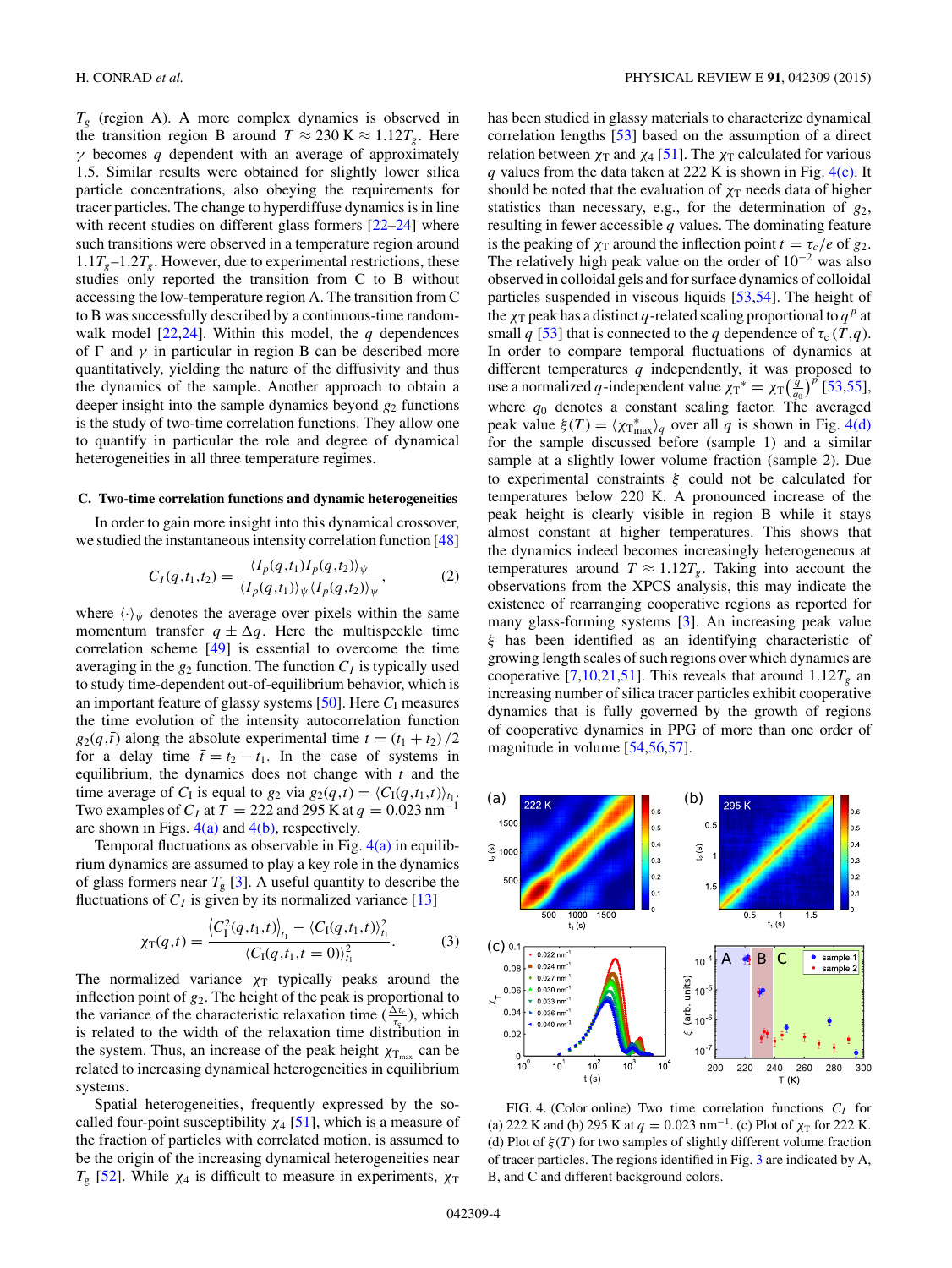# **IV. CONCLUSION**

<span id="page-4-0"></span>We investigated the dynamical behavior of the glass former PPG with the help of tracer particles. The XPCS results indicated via the  $q$  dependence of the  $g_2$  decay a change of the tracer particle dynamics with decreasing temperature. This is caused by the surrounding liquid. The dynamical crossover from diffusive to hyperdiffusive dynamics is found around  $T \approx 1.12T_g$ . In addition, the decay of  $g_2$  becomes compressed in the hyperdiffusive regime, which is connected to an increasingly correlated particle motion. We interpret this crossover as a change of properties of the glass former. In contrast to previous studies  $[22-24]$ , we were able to probe temperatures down to  $T_g$  (region A) showing hyperdiffuse correlated and heterogeneous dynamics. The increase of temporally heterogeneous dynamics was observed at the onset of hyperdiffusive dynamics. These findings suggest the growth of domains of correlated motion in the liquid close to  $T_g$ . While these are absent or too small at high temperatures (region

- [1] C. Angell, [Science](http://dx.doi.org/10.1126/science.267.5206.1924) **[267](http://dx.doi.org/10.1126/science.267.5206.1924)**, [1924](http://dx.doi.org/10.1126/science.267.5206.1924) [\(1995\)](http://dx.doi.org/10.1126/science.267.5206.1924).
- [2] P. Debenedetti and F. Stillinger, [Nature \(London\)](http://dx.doi.org/10.1038/35065704) **[410](http://dx.doi.org/10.1038/35065704)**, [259](http://dx.doi.org/10.1038/35065704) [\(2001\)](http://dx.doi.org/10.1038/35065704).
- [3] L. Berthier and G. Biroli, [Rev. Mod. Phys.](http://dx.doi.org/10.1103/RevModPhys.83.587) **[83](http://dx.doi.org/10.1103/RevModPhys.83.587)**, [587](http://dx.doi.org/10.1103/RevModPhys.83.587) [\(2011\)](http://dx.doi.org/10.1103/RevModPhys.83.587).
- [4] M. Ediger, [Annu. Rev. Phys. Chem.](http://dx.doi.org/10.1146/annurev.physchem.51.1.99) **[51](http://dx.doi.org/10.1146/annurev.physchem.51.1.99)**, [99](http://dx.doi.org/10.1146/annurev.physchem.51.1.99) [\(2000\)](http://dx.doi.org/10.1146/annurev.physchem.51.1.99).
- [5] T. Kawasaki and H. Tanaka, [J. Phys.: Condens. Matter](http://dx.doi.org/10.1088/0953-8984/22/23/232102) **[22](http://dx.doi.org/10.1088/0953-8984/22/23/232102)**, [232102](http://dx.doi.org/10.1088/0953-8984/22/23/232102) [\(2010\)](http://dx.doi.org/10.1088/0953-8984/22/23/232102).
- [6] W. Kob, C. Donati, S. J. Plimpton, P. H. Poole, and S. C. Glotzer, [Phys. Rev. Lett.](http://dx.doi.org/10.1103/PhysRevLett.79.2827) **[79](http://dx.doi.org/10.1103/PhysRevLett.79.2827)**, [2827](http://dx.doi.org/10.1103/PhysRevLett.79.2827) [\(1997\)](http://dx.doi.org/10.1103/PhysRevLett.79.2827).
- [7] N. Lačević, F. Starr, T. Schrøder, and S. Glotzer, [J. Chem. Phys.](http://dx.doi.org/10.1063/1.1605094) **[119](http://dx.doi.org/10.1063/1.1605094)**, [7372](http://dx.doi.org/10.1063/1.1605094) [\(2003\)](http://dx.doi.org/10.1063/1.1605094).
- [8] T. Kawasaki, T. Araki, and H. Tanaka, [Phys. Rev. Lett.](http://dx.doi.org/10.1103/PhysRevLett.99.215701) **[99](http://dx.doi.org/10.1103/PhysRevLett.99.215701)**, [215701](http://dx.doi.org/10.1103/PhysRevLett.99.215701) [\(2007\)](http://dx.doi.org/10.1103/PhysRevLett.99.215701).
- [9] [H. Tanaka, T. Kawasaki, H. Shintani, and K. Watanabe,](http://dx.doi.org/10.1038/nmat2634) Nat. Mater. **[9](http://dx.doi.org/10.1038/nmat2634)**, [324](http://dx.doi.org/10.1038/nmat2634) [\(2010\)](http://dx.doi.org/10.1038/nmat2634).
- [10] L. Berthier, G. Biroli, J.-P. Bouchaud, L. Cipelletti, and W. van Saarloos, *Dynamical Heterogeneities in Glasses, Colloids, and Granular Media* (Oxford University Press, New York, 2011).
- [11] W. Kegel and A. van Blaaderen, [Science](http://dx.doi.org/10.1126/science.287.5451.290) **[287](http://dx.doi.org/10.1126/science.287.5451.290)**, [290](http://dx.doi.org/10.1126/science.287.5451.290) [\(2000\)](http://dx.doi.org/10.1126/science.287.5451.290).
- [12] P. Mayer, H. Bissig, L. Berthier, L. Cipelletti, J. P. Garrahan, P. Sollich, and V. Trappe, [Phys. Rev. Lett.](http://dx.doi.org/10.1103/PhysRevLett.93.115701) **[93](http://dx.doi.org/10.1103/PhysRevLett.93.115701)**, [115701](http://dx.doi.org/10.1103/PhysRevLett.93.115701) [\(2004\)](http://dx.doi.org/10.1103/PhysRevLett.93.115701).
- [13] A. Duri and L. Cipelletti, [Europhys. Lett.](http://dx.doi.org/10.1209/epl/i2006-10357-4) **[76](http://dx.doi.org/10.1209/epl/i2006-10357-4)**, [972](http://dx.doi.org/10.1209/epl/i2006-10357-4) [\(2006\)](http://dx.doi.org/10.1209/epl/i2006-10357-4).
- [14] E. Weeks, J. Crocker, and D. Weitz, [J. Phys.: Condens. Matter](http://dx.doi.org/10.1088/0953-8984/19/20/205131) **[19](http://dx.doi.org/10.1088/0953-8984/19/20/205131)**, [205131](http://dx.doi.org/10.1088/0953-8984/19/20/205131) [\(2007\)](http://dx.doi.org/10.1088/0953-8984/19/20/205131).
- [15] G. Grübel and F. Zontone, [J. Alloys Compd.](http://dx.doi.org/10.1016/S0925-8388(03)00555-3) [362](http://dx.doi.org/10.1016/S0925-8388(03)00555-3), [3](http://dx.doi.org/10.1016/S0925-8388(03)00555-3) [\(2004\)](http://dx.doi.org/10.1016/S0925-8388(03)00555-3).
- [16] F. Westermeier, B. Fischer, W. Roseker, G. Grübel, G. Nägele, and M. Heinen, [J. Chem. Phys.](http://dx.doi.org/10.1063/1.4751544) **[137](http://dx.doi.org/10.1063/1.4751544)**, [114504](http://dx.doi.org/10.1063/1.4751544) [\(2012\)](http://dx.doi.org/10.1063/1.4751544).
- [17] P. Kwasniewski, A. Fluerasu, and A. Madsen, [Soft Matter](http://dx.doi.org/10.1039/C4SM01671H) **[10](http://dx.doi.org/10.1039/C4SM01671H)**, [8698](http://dx.doi.org/10.1039/C4SM01671H) [\(2014\)](http://dx.doi.org/10.1039/C4SM01671H).
- [18] [M. Leitner, B. Sepiol, L.-M. Stadler, B. Pfau, and G. Vogl,](http://dx.doi.org/10.1038/nmat2506) Nat. Mater. **[8](http://dx.doi.org/10.1038/nmat2506)**, [717](http://dx.doi.org/10.1038/nmat2506) [\(2009\)](http://dx.doi.org/10.1038/nmat2506).
- [19] B. Ruta, Y. Chushkin, G. Monaco, L. Cipelletti, E. Pineda, [P. Bruna, V. M. Giordano, and M. Gonzalez-Silveira,](http://dx.doi.org/10.1103/PhysRevLett.109.165701) Phys. Rev. Lett. **[109](http://dx.doi.org/10.1103/PhysRevLett.109.165701)**, [165701](http://dx.doi.org/10.1103/PhysRevLett.109.165701) [\(2012\)](http://dx.doi.org/10.1103/PhysRevLett.109.165701).
- [20] B. Ruta, G. Baldi, Y. Chushkin, B. Rufflé, L. Cristofolini, A. Fontana, M. Zanatta, and F. Nazzani, [Nat. Commun.](http://dx.doi.org/10.1038/ncomms4939) **[5](http://dx.doi.org/10.1038/ncomms4939)**, [3939](http://dx.doi.org/10.1038/ncomms4939) [\(2014\)](http://dx.doi.org/10.1038/ncomms4939).

C), where the tracer particles exhibit Brownian motion, their size is suggested to grow at intermediate temperatures. This is accompanied by the change to hyperdiffusive behavior. It has to be noted that additional long time contributions in *g*<sup>2</sup> at low temperatures (region A) are observed. This is in line with the heterogeneous nature of the sample dynamics at these temperatures. However, experimental limitations do not allow us to describe them quantitatively yet.

#### **ACKNOWLEDGMENTS**

We thank the Hamburg Centre for Ultrafast Imaging and the graduate school GRK1355 Physics with new advanced coherent light sources of the German Research Foundation for financial support. Parts of this research were carried out at the light source PETRA III at DESY, a member of the Helmholtz Association. We would like to thank O. Czakkel for assistance during the ESRF beamtime.

- [21] A. Madsen, R. L. Leheny, H. Guo, M. Sprung, and O. Czakkel, [New J. Phys.](http://dx.doi.org/10.1088/1367-2630/12/5/055001) **[12](http://dx.doi.org/10.1088/1367-2630/12/5/055001)**, [55001](http://dx.doi.org/10.1088/1367-2630/12/5/055001) [\(2010\)](http://dx.doi.org/10.1088/1367-2630/12/5/055001).
- [22] [C. Caronna, Y. Chushkin, A. Madsen, and A. Cupane,](http://dx.doi.org/10.1103/PhysRevLett.100.055702) *Phys.* Rev. Lett. **[100](http://dx.doi.org/10.1103/PhysRevLett.100.055702)**, [055702](http://dx.doi.org/10.1103/PhysRevLett.100.055702) [\(2008\)](http://dx.doi.org/10.1103/PhysRevLett.100.055702).
- [23] H. Guo, G. Bourret, M. K. Corbierre, S. Rucareanu, R. B. Lennox, K. Laaziri, L. Piche, M. Sutton, J. L. Harden, and R. L. Leheny, [Phys. Rev. Lett.](http://dx.doi.org/10.1103/PhysRevLett.102.075702) **[102](http://dx.doi.org/10.1103/PhysRevLett.102.075702)**, [075702](http://dx.doi.org/10.1103/PhysRevLett.102.075702) [\(2009\)](http://dx.doi.org/10.1103/PhysRevLett.102.075702).
- [24] T. Hoshino, D. Murakami, Y. Tanaka, M. Takata, H. Jinnai, and A. Takahara, [Phys. Rev. E](http://dx.doi.org/10.1103/PhysRevE.88.032602) **[88](http://dx.doi.org/10.1103/PhysRevE.88.032602)**, [032602](http://dx.doi.org/10.1103/PhysRevE.88.032602) [\(2013\)](http://dx.doi.org/10.1103/PhysRevE.88.032602).
- [25] Y. Shinohara, H. Kishimoto, N. Yagi, and Y. Amemiya, [Macromolecules](http://dx.doi.org/10.1021/ma102095b) **[43](http://dx.doi.org/10.1021/ma102095b)**, [9480](http://dx.doi.org/10.1021/ma102095b) [\(2010\)](http://dx.doi.org/10.1021/ma102095b).
- [26] B. Ruta, O. Czakkel, Y. Chushkin, F. Pignon, R. Nervo, F. Zontone, and M. Rinaudo, [Soft Matter](http://dx.doi.org/10.1039/c4sm00704b) **[10](http://dx.doi.org/10.1039/c4sm00704b)**, [4547](http://dx.doi.org/10.1039/c4sm00704b) [\(2014\)](http://dx.doi.org/10.1039/c4sm00704b).
- [27] C. Passow, B. Fischer, M. Sprung, M. Köckerling, and J. Wagner, [Langmuir](http://dx.doi.org/10.1021/la500658x) **[30](http://dx.doi.org/10.1021/la500658x)**, [7283](http://dx.doi.org/10.1021/la500658x) [\(2014\)](http://dx.doi.org/10.1021/la500658x).
- [28] C. León, K. Ngai, and C. Roland, [J. Chem. Phys.](http://dx.doi.org/10.1063/1.478006) [1110](http://dx.doi.org/10.1063/1.478006), [11585](http://dx.doi.org/10.1063/1.478006) [\(1999\)](http://dx.doi.org/10.1063/1.478006).
- [29] S. Rzoska and V. Mazur, *Soft Matter under Exogenic Impacts* (Springer, Dordrecht, 2007).
- [30] K. Kaminski, W. Kipnusu, K. Adrjanowicz, E. Mapesa, C. Iacob, M. Jasiurkowska, P. Wlodarczyk, K. Grzybowska, M. Paluch, and F. Kremer, [Macromolecules](http://dx.doi.org/10.1021/ma302611x) **[46](http://dx.doi.org/10.1021/ma302611x)**, [1973](http://dx.doi.org/10.1021/ma302611x) [\(2013\)](http://dx.doi.org/10.1021/ma302611x).
- [31] M. Sprung, T. Seydel, C. Gutt, R. Weber, E. DiMasi, A. Madsen, and M. Tolan, [Phys. Rev. E](http://dx.doi.org/10.1103/PhysRevE.70.051809) **[70](http://dx.doi.org/10.1103/PhysRevE.70.051809)**, [051809](http://dx.doi.org/10.1103/PhysRevE.70.051809) [\(2004\)](http://dx.doi.org/10.1103/PhysRevE.70.051809).
- [32] Y. Chushkin, C. Caronna, and A. Madsen, [Europhys. Lett.](http://dx.doi.org/10.1209/0295-5075/83/36001) **[83](http://dx.doi.org/10.1209/0295-5075/83/36001)**, [36001](http://dx.doi.org/10.1209/0295-5075/83/36001) [\(2008\)](http://dx.doi.org/10.1209/0295-5075/83/36001).
- [33] [S. Streit-Nierobisch, C. Gutt, M. Paulus, and M. Tolan,](http://dx.doi.org/10.1103/PhysRevB.77.041410) *Phys.* Rev. B **[77](http://dx.doi.org/10.1103/PhysRevB.77.041410)**, [041410\(R\)](http://dx.doi.org/10.1103/PhysRevB.77.041410) [\(2008\)](http://dx.doi.org/10.1103/PhysRevB.77.041410).
- [34] F. Lehmkühler, M. Paulus, S. Streit-Nierobisch, and M. Tolan, [Fluid Phase Equilib.](http://dx.doi.org/10.1016/j.fluid.2008.04.007) **[268](http://dx.doi.org/10.1016/j.fluid.2008.04.007)**, [95](http://dx.doi.org/10.1016/j.fluid.2008.04.007) [\(2008\)](http://dx.doi.org/10.1016/j.fluid.2008.04.007).
- [35] S. Hager and T. Macrury, [J. Appl. Polym. Sci.](http://dx.doi.org/10.1002/app.1980.070250805) **[25](http://dx.doi.org/10.1002/app.1980.070250805)**, [1559](http://dx.doi.org/10.1002/app.1980.070250805) [\(1980\)](http://dx.doi.org/10.1002/app.1980.070250805).
- [36] C. Angell and D. Smith, [J. Phys. Chem.](http://dx.doi.org/10.1021/j100216a028) **[86](http://dx.doi.org/10.1021/j100216a028)**, [3845](http://dx.doi.org/10.1021/j100216a028) [\(1982\)](http://dx.doi.org/10.1021/j100216a028).
- [37] I. Park, K. Saruta, and S. Kojima, [J. Therm. Anal. Calorim.](http://dx.doi.org/10.1023/A:1010140730325) **[57](http://dx.doi.org/10.1023/A:1010140730325)**, [687](http://dx.doi.org/10.1023/A:1010140730325) [\(1999\)](http://dx.doi.org/10.1023/A:1010140730325).
- [38] B. Fischer, T. Autenrith, and J. Wagner, [Langmuir](http://dx.doi.org/10.1021/la903872a) **[26](http://dx.doi.org/10.1021/la903872a)**, [6201](http://dx.doi.org/10.1021/la903872a) [\(2010\)](http://dx.doi.org/10.1021/la903872a).
- [39] B. Maranzano, N. Wagner, G. Fritz, and O. Glatter, [Langmuir](http://dx.doi.org/10.1021/la0007426) **[16](http://dx.doi.org/10.1021/la0007426)**, [10556](http://dx.doi.org/10.1021/la0007426) [\(2010\)](http://dx.doi.org/10.1021/la0007426).